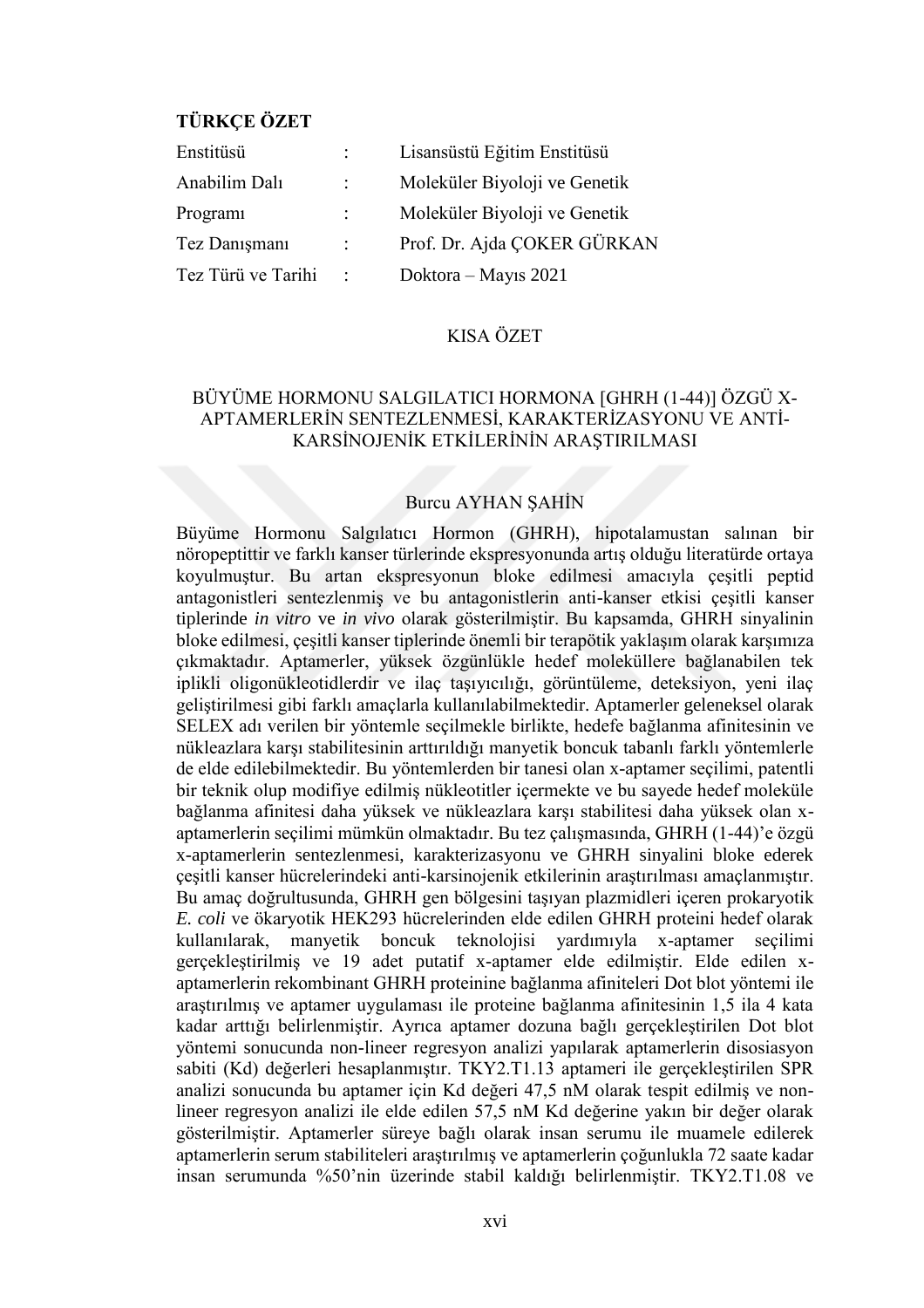TKY2.T1.13 aptamerlerinin hücre içerisinde yer alan endojen GHRH'ye doza bağlı olarak artan bağlanma afinitesi MIA PaCa-2 hücrelerinde immunofloresan yöntemi ile gösterilmiştir. Putatif x-aptamerlerin GHRH sinyal yolağına etkisinin araştırılması için aşağı yolak elemanları olan GH ve GHRH-R ekspresyonuna etkileri immunofloresan yöntemi ile gösterilmiş ve aptamer uygulaması ile bu proteinlerin ekspresyonlarındaki azalma gösterilmiştir. Ayrıca, TKY2.T1.08 ve TKY2.T1.13 x-aptamerlerinin MIA PaCa-2 pankreas, HT29 kolorektal ve PC3 prostat kanseri hücrelerinde hücre canlılığına ket vurduğu ve mitokondriyal membran potansiyelini düşürdüğü belirlenmiştir. Putatif x-aptamerlerin hücre döngüsü üzerine etkileri araştırıldığında ise TKY2.T1.13 aptamerinin MIA PaCa-2, HT29 ve PC3 hücrelerinde SubG1 populasyonunu arttırdığı, TKY2.T1.08 aptamerinin ise HT29 ve PC3 hücrelerinde G2/M populasyonunu arttırdığı gösterilmiştir. Putatif x-aptamerlerin hücre ölümü üzerine etkileri Annexin V/PI hücre akış sitometrisi yöntemi ile araştırılmış ve TKY2.T1.13 x-aptamerinin MIA PaCa-2, HT29 ve PC3 hücrelerinde geç apoptotik hücre populasyonunda artışa neden olduğu belirlenmiştir. Sonuç olarak, bu tez çalışması kapsamında GHRH (1-44) proteinine özgü x-aptamer sentezi ilk kez gerçekleştirilmiş, sentezlenen x-aptamerlerin hedef proteine bağlanma afiniteleri gösterilmiş ve GHRH sinyal yolağına ket vurarak antikarsinojenik etkileri MIA PaCa-2, HT29 ve PC3 hücrelerinde gösterilmiştir.

**Anahtar Sözcükler: GHRH, x-aptamer, SELEX, SPR, kanser, anti-karsinojenik etki**

**Bilim Dalı Sayısal Kodu: 20610**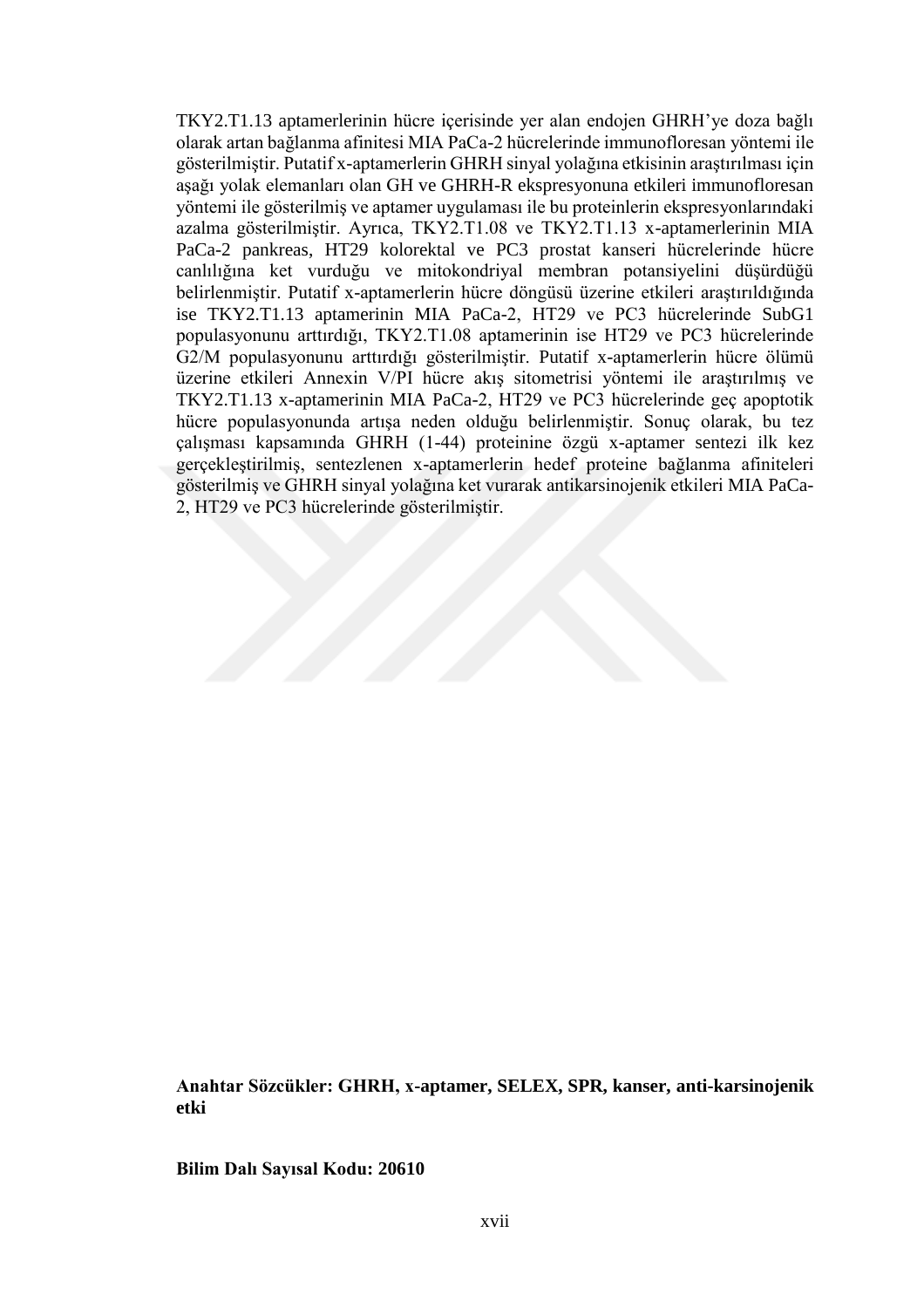## **YABANCI DİL ÖZET**

| Institute               |             | <b>Institute of Graduate Studies</b> |
|-------------------------|-------------|--------------------------------------|
| Department              |             | Molecular Biology and Genetics       |
| Programme               |             | Molecular Biology and Genetics       |
| Supervisor              |             | Prof. Dr. Ajda ÇOKER GÜRKAN          |
| Degree Awarded and Date | $\sim 1000$ | Doctorate – May 2021                 |

#### ABSTRACT

## SYNTHESIS, CHARACTERISATION AND INVESTIGATION OF ANTI-CARCINOGENIC EFFECTS OF X-APTAMERS AGAINST GROWTH HORMONE RELEASING HORMONE [GHRH (1-44)]

### Burcu AYHAN ŞAHİN

Growth Hormone Releasing Hormone (GHRH) is a neuropeptide secreted from hypothalamus and it was stated to be expressed highly in different cancer types. In order to block this increased expression, various peptide antagonists has been synthesized and anti-cancer effects of these antagonists were shown in different cancer types *in vitro* and *in vivo*. In this manner, blockage of GHRH signaling is an important therapeutic approach in various cancers. Aptamers are single-stranded oligonucleotides that can bind target molecules with high specificity and is being used for different purposes such as drug carrier, imaging, detection and new drug development. Aptamers are selected by a method called SELEX conventionally, yet they can be obtained by magnetic bead-based different methods in which target binding affinities and stability against nucleases have been enhanced. One of these methods, x-aptamer selection, is a patented technique which contains modified nucleotides and by this means it is possible to select x-aptamers that have higher target binding affinity and more stability against nucleases. In this thesis study, it was aimed to synthesize and characterize x-aptamers against GHRH (1-44) and investigation of these x-aptamers' GHRH signal blocking and anti-carcinogenic effects in different cancer cell lines. For this purpose, GHRH obtained from prokaryotic *E. coli* and eukaryotic HEK293 which bears plasmids encoding GHRH open reading frame was used as a target, and x-aptamer selection was performed by magnetic bead technology. By this way, 19 putative x-aptamers were selected. Binding affinities of these xaptamers to recombinant GHRH were searched by Dot blot method and it was shown that binding affinity of aptamers were increased 1.5 to 4-fold by aptamer treatment. Also, dissociation constant (Kd) of x-aptamers were calculated by non-linear regression according to aptamer dose-dependent dot blot method. Kd value of TKY2.T1.13 was detected as 47,5 nM as a result of SPR analysis which is in parallel with Kd value calculated by non-linear regression, 57,5 nM. X-aptamers were treated with human serum in time-dependent manner to investigate the serum stability of xaptamers and it was shown that x-aptamers were stable more than 50% up to 72 hours in human serum. Increased binding affinity of TKY2.T1.08 and TKY2.T1.13 to intracellular GHRH was demonstrated by immunofluorescence method in MIA PaCa-2 cells. In order to search the effect of putative x-aptamers on GHRH signaling